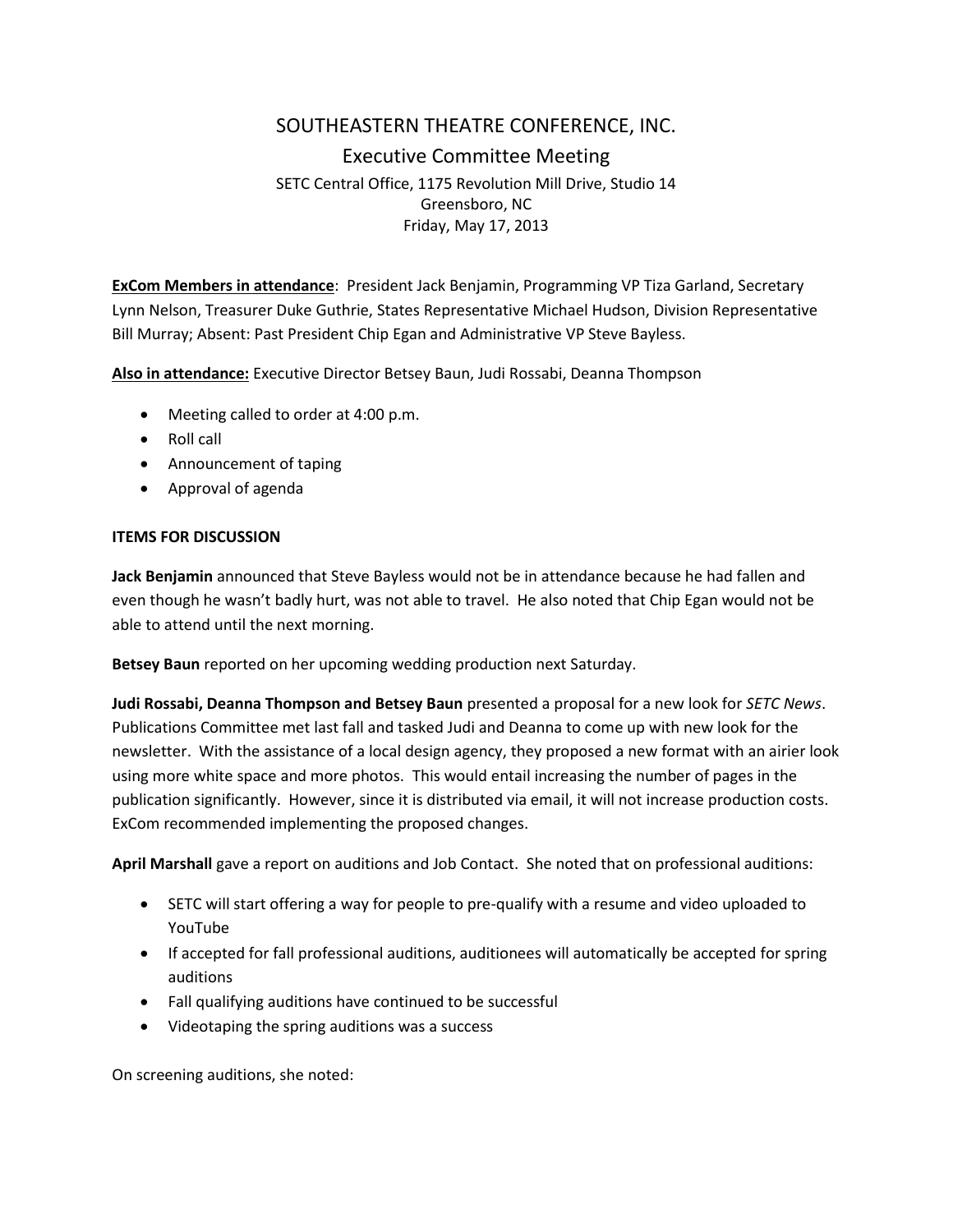- Modifications are needed to align current policy with practice, amending the policy to read "All persons wishing to go through the SETC screenings must screen in the state to which they are assigned based on 1) their permanent home address, OR 2) the location of their current college or university." This will be addressed on the divisional level at the fall board meeting.
- She will be working with each state to develop one application form for each state.
- She solicited adjudicators for state auditions, especially in West Virginia.

April said that she had been looking for a better name than Job Contact for SETC's services. The group briefly brainstormed ideas, but did not come up with a new name. She added that she was launching a new program for advertising jobs and that ad numbers had significantly increased this year from the previous year.

The meeting was adjourned at 6:00.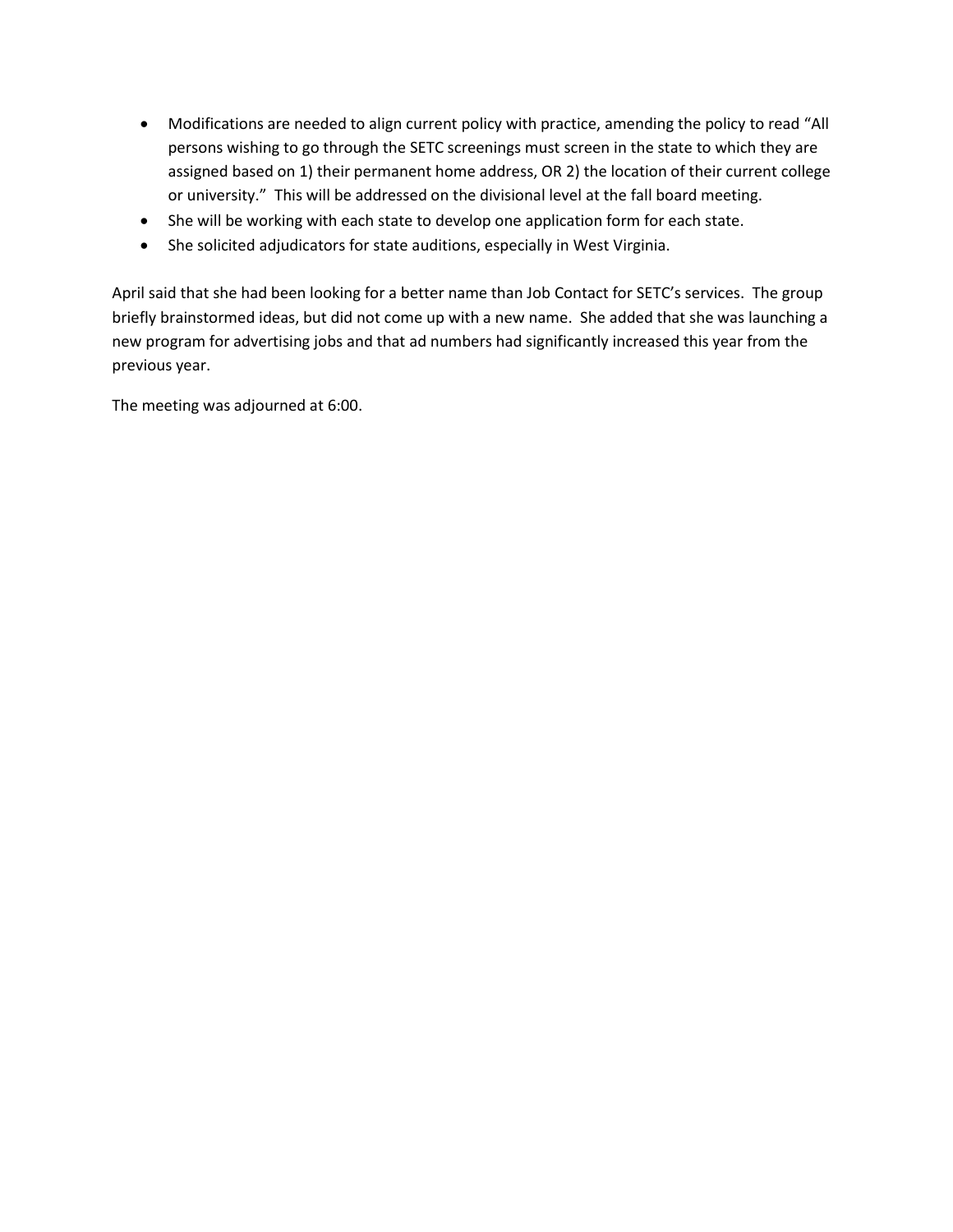# SOUTHEASTERN THEATRE CONFERENCE, INC. Executive Committee Meeting SETC Central Office, 1175 Revolution Mill Drive, Studio 14 Greensboro, NC Saturday, May 18, 2013

**ExCom Members in attendance**: President Jack Benjamin, Programming VP Tiza Garland, Secretary Lynn Nelson, Treasurer Duke Guthrie, States Representative Michael Hudson, Division Representative Bill Murray, Past President Chip Egan; Absent: Administrative VP Steve Bayless.

**Also in attendance:** Executive Director Betsey Baun, Education Services Coordinator Jerf Friedenberg, Claire Wisniewski, Scribe Judi Rossabi, and Scribe Quiana Clark-Roland

- Meeting called to order at 9:00 a.m.
- Roll call
- Announcement of taping
- Approval of agenda

#### **ACTION ITEMS**

**Claire Wisniewski** from Central Office and Education Services Coordinator **Jerf Friedenberg** presented a proposal to move graduate and undergraduate school auditions so that they start on Thursday of convention week rather than Friday. Even though some drawbacks, such as added travel expense, were noted, the benefits far outweighed them. **Motion** to support changing start date for school auditions from Thursday to Wednesday of convention week (Guthrie/Nelson). **Approved**

Betsey and Claire also reported that at the ED Roundtable at the convention in March, USITT proposed a partnership for technical auditions. Mutually acceptable dates for the technical auditions would have to be decided. **Motion** for President Jack Benjamin to form a task force consisting of Betsey Baun, Jerf Friedenberg, Claire Wisniewski and one TBA to further explore a partnership with USITT for technical auditions (Garland/Murray). **Approved**

### **EXECUTIVE DIRECTOR REPORT**

**Betsey Baun** presented her report:

- Convention statistics: She noted that Theatre for Youth numbers were down significantly due to Division Chair not inviting students. This will be corrected at the next convention.
- The Saenger Theatre was originally considered as the site for the Community Theatre (CT) Festival in Mobile next year. The cost of the Saenger was very high and the University of South Alabama was also considered. Since making the arrangements, management for the Saenger has changed and has expressed continued interest in hosting the CT Festival. ExCom gave their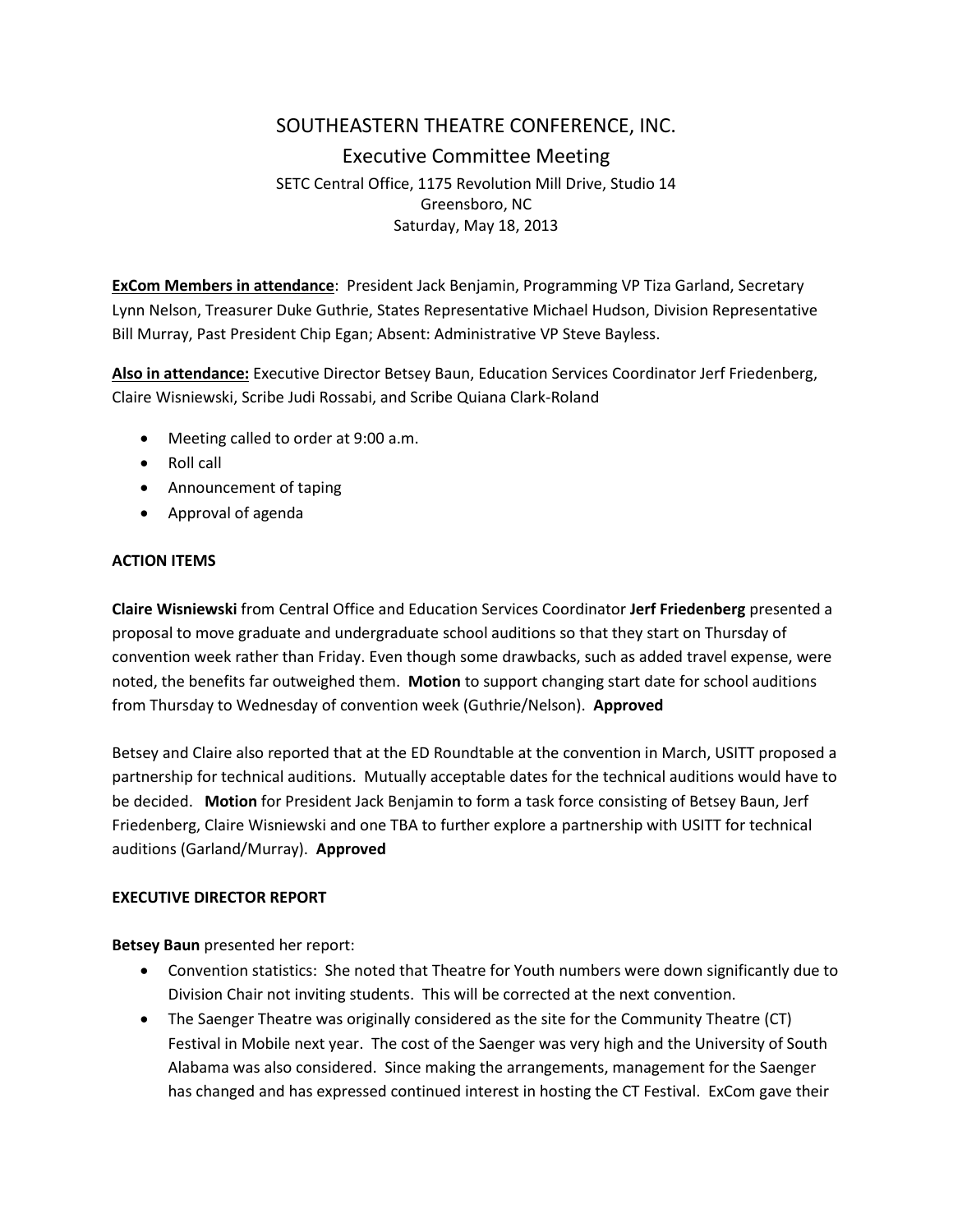support for Betsey to negotiate and choose the best deal. A general discussion was held about Community Theatre division with Lynn reporting that there had been discussions at two state conventions about moving the Community Theatre festival to a date different than the SETC Convention in March. The Divisions Representative will bring up the issue for discussion at the fall board meeting with the other divisional representatives.

- Reviewed finances: Noted that one unplanned expense will be incurred this fiscal year to replace a computer running on XP which is no longer going to be supported by Microsoft. Another will be replaced in next year's fiscal budget.
- Staff Update: Announced that all but two staff had received annual performance reviews and updated job descriptions. The remaining two will receive their performance reviews soon. Also announced that Riley Driver had resigned to return to grad school. Emily Diehl resigned to accept a position with Lexington Children's Theatre. Since summer is typically slow, Betsey will wait for a few months before attempting to fill either position.
- Most of full time staff will travel to Mobile August 12-15 for a convention planning session.
- Announced that the presenter for the 2014 Teacher's Institute and Wednesday keynote speaker will be Daniel Banks.

## **ITEMS FOR DISCUSSION**

**Betsey Baun** discussed Income & Expenses report with explanations of why some of the actual numbers were not close to budgeted numbers in some cost centers. There is a need to amend the 2013-2014 budget to reflect higher costs for disability insurance for employees of SETC. **Motion** to amend the budget to reflect changes in disability insurance premiums (Benjamin/Nelson). **Approved**

### Adjourned for lunch at 1:00 – Reconvened at 1:45

**Jack Benjamin** – Stated that he and David Thompson were on schedule to present a finalized document aligning the bylaws with the revisioning statement at the fall board meeting. One thing that ExCom does need to clarify is the definition of " member at-large." The original discussion had been that this position might be a student, but problems with that definition were discussed – the law stating a minimum age for members of a non-profit board and the short length of time many students are members of SETC. After much discussion, the general consensus was that the position needed to be truly "at large" and that the nominating committee would be advised each nomination period of what skills were needed to complement the rest of the slate. ExCom will continue to be deliberate in looking for other ways by which students' voices will be heard – with committee representation and involvement, etc.

Jack also reported that he had appointed all committee chairs except for the Archives Committee. The previous chair recently moved out of region and Central Office has taken care of getting documents placed in the archives. In the discussion, Jack recommended that ExCom move the focus of that committee toward history rather than archives. Jack will speak to Dennis Wemm about chairing the